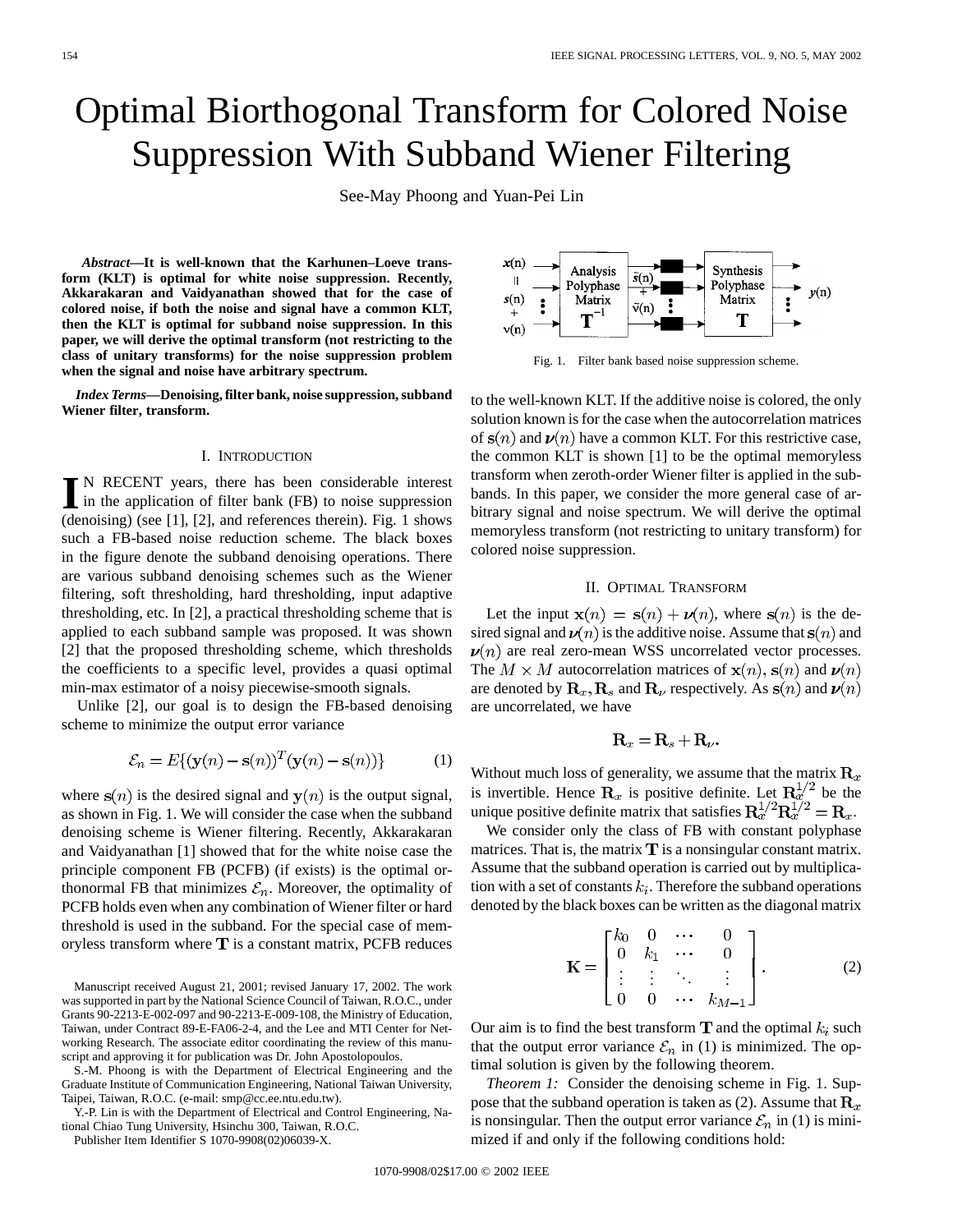- 1) columns of  $T$  are chosen as the eigenvectors of the matrix  $\mathbf{R}_s \mathbf{R}_r^{-1}$ ;
- 2) scalars  $k_i$  are the corresponding eigenvalues.

Moreover the optimal transform can be expressed as  $T_{opt}$  =  $\mathbf{R}_x^{1/2} \mathbf{Q}$ , where  $\mathbf{Q}$  is a unitary matrix that diagonalizes the matrix  $(R_x^{-1/2}R_sR_x^{-1/2})$ . The minimized output error variance is given by  $\mathcal{E}_{\min} = \text{tr}[\mathbf{R}_s - \mathbf{R}_s \mathbf{R}_r^{-1} \mathbf{R}_s].$ 

*Proof:* Consider Fig. 1. The transfer function from the input to the output  $y(n)$  is the constant matrix

$$
P = TKT^{-1}
$$

From Wiener theory, we know that the output error variance  $\mathcal{E}_n$  is lower bounded by that obtained by the Wiener filter. This lower bound is achieved if and only if the matrix  $P$  is the Wiener filter. For an input with desired signal  $s(n)$  and noise  $\nu(n)$ , it is known that the Wiener filter is given by

$$
\mathbf{P}_{\text{wiener}} = \mathbf{R}_s \mathbf{R}_x^{-1}.
$$
 (3)

Observe that if  $P_{\text{wiener}}$  is diagonalizable, then we can have  $P =$  $P_{\text{wiener}}$  by choosing the columns of  $T$  be the eigenvectors of  ${\bf P}_{\text{wiener}}$  and  $k_i$  to be the eigenvalue of  ${\bf P}_{\text{wiener}}$ . To show  ${\bf P}_{\text{wiener}}$ is always diagonalizable, we rewrite  $P_{\text{wiener}}$  as

$$
\mathbf{P}_{\text{wiener}} = \mathbf{R}_x^{1/2} \underbrace{\left[\mathbf{R}_x^{-1/2} \mathbf{R}_s \mathbf{R}_x^{-1/2}\right]}_{\mathbf{A}} \mathbf{R}_x^{-1/2}
$$
\n
$$
= \mathbf{R}_x^{1/2} \mathbf{Q} \mathbf{D} \mathbf{Q}^{\dagger} \mathbf{R}_x^{-1/2}.
$$

As the matrix  $\bf{A}$  in this equation is symmetric, there exists a unitary matrix Q such that  $A = QDQ^{\dagger}$  for some diagonal matrix **D**. Hence, one choice of the optimal transform is  $T_{opt}$  =  $\mathbf{R}_x^{1/2} \mathbf{Q}$ . From Wiener theory, we know that the minimized the output error variance is given by  $\mathcal{E}_{\min} = \text{tr}[\mathbf{R}_s - \mathbf{R}_s \mathbf{R}_x^{-1} \mathbf{R}_s].$  $\Delta\Delta\Delta$ 

The optimal transforms  $T_{opt}$  and  $K$  consist of the eigenvectors and eigenvalues of the Wiener filter. From matrix theory, we know that the eigenvalues are unique and the eigenvectors are unique up to a scaling factor. Therefore the optimal  $k_i$  are *unique* and the optimal transform  $T_{opt}$  is *unique* up to a nonsingular diagonal matrix. The subband signal is given by  $\mathbf{T}_{\rm opt}^{-1}\mathbf{x}(n) =$  $\mathbf{Q}^{\dagger} \mathbf{R}_{x}^{-1/2} \mathbf{x}(n)$ . The optimal  $\mathbf{T}_{\text{opt}}^{-1}$  performs two tasks: the matrix  $\mathbf{R}_{x}^{-1/2}$  whitens the input  $\mathbf{x}(n)$  while the unitary matrix  $\mathbf{Q}^{\dagger}$ decorrelates the filtered desired signal  $\mathbf{R}_x^{-1/2}$ s $(n)$ .

*Cases When*  $\mathbf{R}_s$  or  $\mathbf{R}_v$  is Nonsingular: Assume that  $\mathbf{R}_s$  is nonsingular. We can rewrite the Wiener solution in (3) as

$$
\mathbf{P}_{\text{wiener}} = \mathbf{R}_s^{1/2} (\mathbf{I} + \mathbf{R}_s^{-1/2} \mathbf{R}_\nu \mathbf{R}_s^{-1/2})^{-1} \mathbf{R}_s^{-1/2}.
$$

Let  $Q_0$  be a unitary matrix such that  $R_s^{-1/2}R_{\nu}R_s^{-1/2}$  =  $\mathbf{Q}_0 \mathbf{D}_0 \mathbf{Q}_0^{\dagger}$  for some diagonal matrix  $\mathbf{D}_0$ . One can verify that the optimal transform can also be expressed as

$$
\mathbf{T}_{\rm opt} = \mathbf{R}_s^{1/2} \mathbf{Q}_0.
$$
 (4)

The optimal **K** is given by  $\mathbf{K}_{opt} = (\mathbf{I} + \mathbf{D}_0)^{-1}$ . It is not difficult to verify that  $K_{opt}$  is the Wiener filter for the subband signal  $\tilde{\mathbf{s}}(n)$  plus noise  $\tilde{\mathbf{\nu}}(n)$ . On the other hand, if  $\mathbf{R}_{\nu}$  is nonsingular. Following a similar approach, one can verify that the optimal transform can be expressed as

$$
\mathbf{\Gamma}_{\mathrm{opt}} = \mathbf{R}_{\nu}^{1/2} \mathbf{Q}_1 \tag{5}
$$

where  $Q_1$  is a unitary matrix such that  $R_{\nu}^{-1/2}R_sR_{\nu}^{-1/2}$  =  $\mathbf{Q}_1 \mathbf{D}_1 \mathbf{Q}_1^{\dagger}$  for some diagonal matrix  $\mathbf{D}_1$ . In this case, one can show that the optimal subband operation is the Wiener filter for its input and it is given by  $\mathbf{K}_{\text{opt}} = \mathbf{D}_1(\mathbf{D}_1 + \mathbf{I})^{-1}$ .

*Three Interpretations of the Optimal Transforms:* From Theorem 1, (4) and (5), we obtain three different expressions for the optimal  $\mathbf{T}_{\text{opt}}^{-1}$ : (1)  $\mathbf{Q}^{\dagger} \mathbf{R}_{x}^{-1/2}$ , where  $\mathbf{Q}^{\dagger}$  diagonalizes  $(R_x^{-1/2}R_sR_x^{-1/2})$ ; the optimal transform is a cascade of an input (signal plus noise) whitener followed by a signal decorrelator. The matrix  $\mathbf{R}_x^{-1/2}$  whitens the input  $\mathbf{x}(n)$ while  $Q^{\dagger}$  decorrelates the filtered signal  $R_x^{-1/2}$ s $(n)$ . (2) , where  $Q_0^{\dagger}$  diagonalizes  $R_s^{-1/2}R_{\nu}R_s^{-1/2}$ ; the optimal transform is a cascade of a signal whitener followed by a noise decorrelator. The matrix  $\mathbf{R}_s^{-1/2}$  whitens the signal while  $Q_0^{\dagger}$  decorrelates the filtered noise  $\mathbf{R}^{-1/2}_{s}$  $\nu(n)$ . (3) , where  $Q_1^T$  diagonalizes  $R_{\nu}^{-1/2}R_sR_{\nu}^{-1/2}$ ; the optimal transform is a cascade of a noise whitener followed by a signal decorrelator. The matrix  $\mathbf{R}_{\nu}^{-1/2}$  whitens the noise  $\nu(n)$  while  $\mathbf{Q}_1^{\dagger}$  decorrelates the filtered signal  $\mathbf{R}_{\nu}^{-1/2}$ s $(n)$ .

*Remarks and Discussions:*

- 1) In the case that  $\mathbf{R}_s$  and  $\mathbf{R}_v$  have a common KLT, both  $\mathbf{R}_s$ and  $\mathbf{R}_{\nu}$  can be simultaneously diagonalized by the same unitary matrix  $Q$ . The optimal transform can simply be chosen as  $Q^{\dagger}$ . Thus, our solution reduces to that given in Theorem 7 of [1].
- 2) When the noise (or the desired signal) is white, then  $\mathbf{R}_{\nu} =$  ${\bf I}$  (or  ${\bf R}_s = {\bf I}$ ). This becomes a special case of common KLT.
- 3) The above results can be generalized to the case of unconstrained filter length, where the transform and the subband Wiener filters are allowed to be ideal filters. The entire proof and derivations carry through by simply replacing the correlation matrices by the power spectral matrices.
- 4) For the case of FIR matrix  $\mathbf{T}(z)$ , the optimal solution is still an open problem.

## III. SIMULATION

In this section, we compare the performance of the optimal transform and the KLT for colored noise suppression. The dimension of the transform is  $M = 8$ . The vectors  $s(n)$  and  $\nu(n)$  are respectively the blocked versions of scalar uncorrelated WSS processes  $s(n)$  and  $\nu(n)$ . The signal  $s(n)$  is an AR(1) process with correlation coefficient  $\rho_s^{[k]}$ . The noise  $\nu(n)$  is an AR(1) process with correlation coefficient of  $\rho_{\nu}^{[k]}$ . We compare the output error variances of the following two cases: i)  $\mathcal{E}_{\text{min}}$ in Theorem 1 and ii)  $\mathcal{E}_{klt}$ : the output error variance when **T** is the KLT for  $s(n)$  and  $k_i$  is taken as the zeroth order Wiener filter for its input (this is the optimal transform if the noise were white). Fig. 2 shows the results for  $0.7 \le \rho_s \le 0.99$  and and  $\rho_{\nu} = -0.7$ . As we can see,  $\mathcal{E}_{\text{min}}$  is smaller than  $\mathcal{E}_{klt}$  and the gain decreases when  $\rho_s$  increases. This is because when  $\rho_s$  is